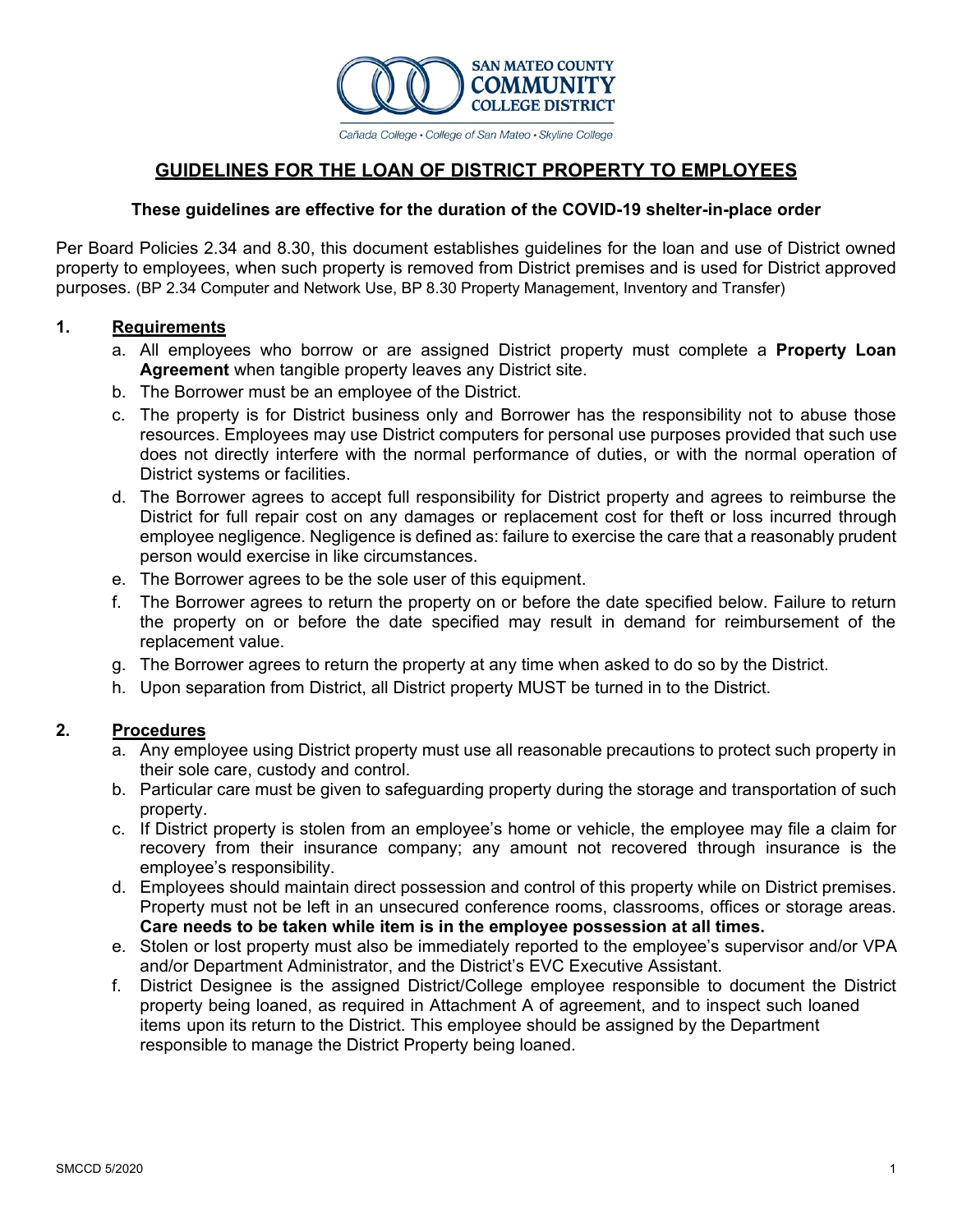

## **District Property Loan Agreement**

*(For District Employees)* 

This Property Loan Agreement ("**Agreement**") is between San Mateo County Community College District (hereinafter "**District**") and *\_\_\_\_\_\_\_\_\_\_\_\_\_\_\_\_\_\_\_*\_\_\_\_\_\_\_\_\_\_\_\_\_\_\_\_\_\_\_\_\_\_\_\_\_\_\_\_\_\_\_\_\_\_\_\_\_\_\_ (hereinafter "**Borrower**"), in the Site/Department: example and the equipment listed on the equipment listed on the equipment listed on **Attachment A** in their possession and is approved for use off-campus for District business use, subject to the following terms:

- i) Period of Authorization From: **To: To: To: To: Note: To: Note: To: Note: To: Note: Note: Note: Note: Note: Note: Note: Note: Note: Note: Note: Note: Note: Note: Note: No**
- ii) I understand the above equipment is the property of the District, and I have a duty to safeguard the equipment at all times while in my care.
- iii) I understand that surge protection is required on any electrical equipment and I am responsible for using this protection.
- iv) I understand that if the equipment is lost or stolen while in my care, custody and control, I am responsible to file a police report with the appropriate agency, and provide a copy of such report to the District.
- v) I agree to return the above equipment in the same condition it was in upon checkout and agree to pay for replacement due to loss or damage beyond repair that may occur while it is assigned to me. Replacement cost is considered the cost to purchase new equipment.
- vi) I agree to use the equipment for District business purposes only, and understand that I will be responsible for injury or damages caused by any inappropriate or unauthorized use of this equipment.
- vii) I have read the Guidelines for the Loan of District Property to Employees and applicable Board policy and understand my responsibilities if the property is lost/stolen/damaged due to negligence while in my custody or control.
- viii) I will not be held responsible for any repairs resulting from normal and ordinary use of such equipment.
- ix) I understand I can choose to obtain, at my own expense, a rider to my home owner's or renter's insurance for the purpose of covering the cost of this equipment.

#### **This Agreement must be completed before the equipment leaves District Premises.**

| Off-Site Location of Property:    |      |                                        |      |
|-----------------------------------|------|----------------------------------------|------|
| Justification for off-campus use: |      |                                        |      |
|                                   |      |                                        |      |
| <b>Borrower Signature</b>         | Date | HR Representative Signature            | Date |
| Borrower's Supervisor Signature   | Date | VPA / District Administrator Signature | Date |

**Upon return of the loaned property listed in Attachment A, I have inspected the equipment and believe it to be free of any additional damage.** 

District Designee Signature **Date** Date